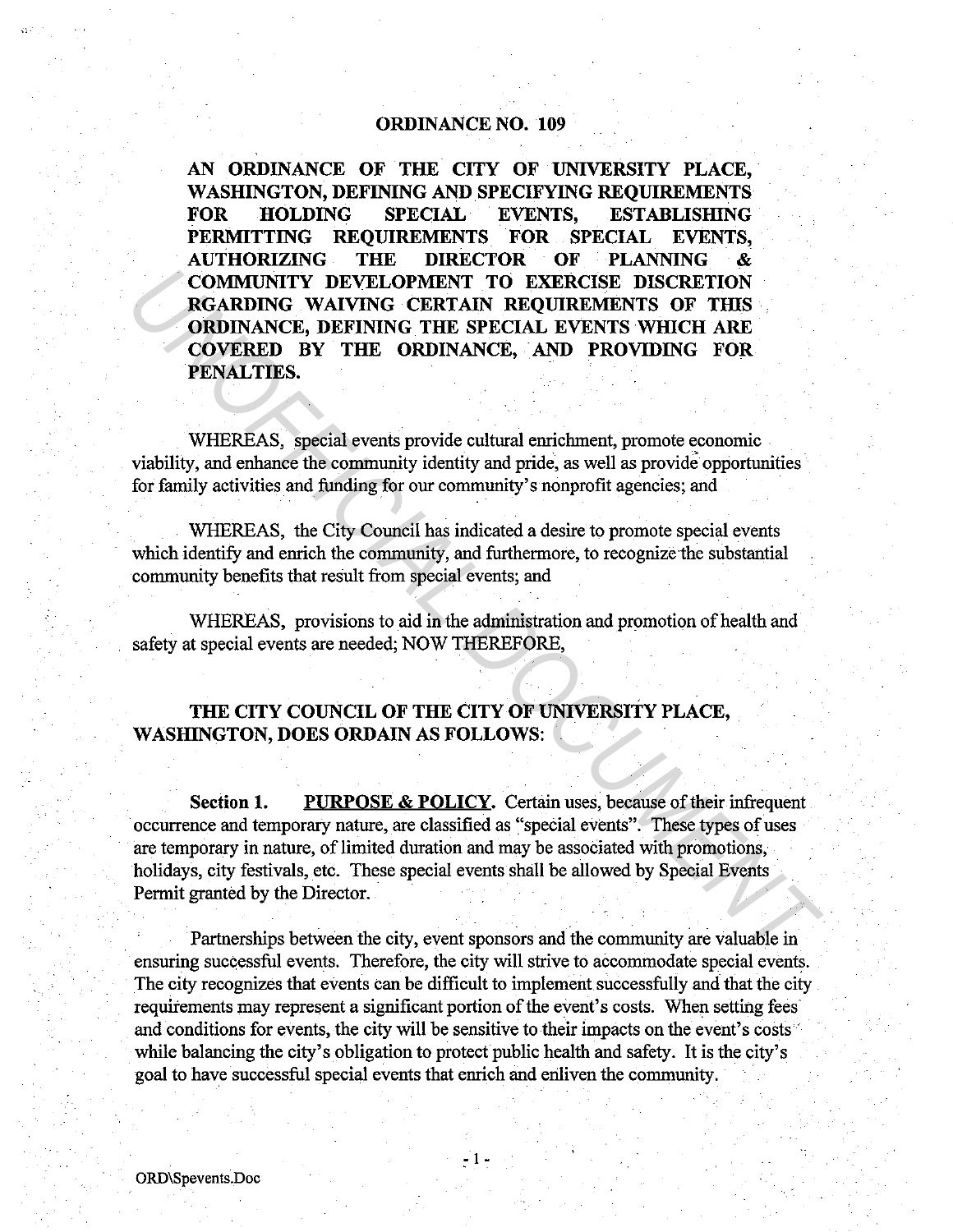**Section 2. INTENT.** It is the specific intent of this ordinance and any procedures adopted hereunder to place the obligation of complying with the requirements· of this ordinance upon the applicant or sponsor, and no provision thereof is intended to impose any duty upon the city or any of its officers, employees or agents. Nothing contained in this ordinance or any procedures adopted is intended to be or shall be construed to create or form the basis for liability on the part of the city, or its officers, employees or agents, for any injury or damage resulting from the failure of the applicant or sponsor to comply with the provisions hereof.

**Section 3. DEFINITIONS.** For the purposes of this ordinance, words and phrases used herein as follows:

**"Applicant"** shall mean any person or organization who seeks a special event permit to conduct or sponsor an event governed by this ordinance.

**"Athletic Event"** shall mean an occasion in which a group of persons collect to engage in or watch a sport or form of exercise on private or public property and/or on a city street, sidewalk, alley, or other street right-of-way, which obstructs, delays, or interferes with the normal flow of pedestrian or vehicular traffic, or does not comply with traffic laws or controls. Athletic events include, but are not limited to, bicycle and foot races. ary over several, to any inquire on experimentation and the summation of sponsor to comply with the provisions hereof.<br> **Section 3.** DEFINITIONS. For the purposes of this ordinance, words and<br>
phrases used herein as follow

**"Block Party"** shall mean a festive gathering on a private property or a street which may or may not require the closure of a street, or a portion thereof, to vehicular traffic, and/or use of the street for the festivity including barbecues, picnics, music or games.

**"Director"** shall mean the Director of Planning and Community Development of the City of University Place or appointed designee.

**"Other Special Event"** shall mean events that are not typically allowed by the zoning district, which, because of the nature of the use, deserve special consideration and/or conditions to mitigate impacts. These events may include the following: street fair, arts and crafts show, carnival, circus, or other similar transient amusement or recreational activities, block party, rally, dance, or other events that occur on private or public property and/or on a city street, sidewalk, alley or other public right-of-way.

**"Parade"** shall mean a march or procession consisting of any number of persons, animals, or vehicles, or a combination thereof, on any city street, sidewalk, alley, or other right-of-way, which obstruct, delay or interfere with the normal flow of pedestrian or vehicular traffic, or does not comply with traffic laws and controls.

**"Permit Application** Fee" shall mean the fee to be paid by the special event . permit applicant at the time the application is filed with the Planning and Community Development Department. Such fee shall be set by the City Council.

 $\sigma$ .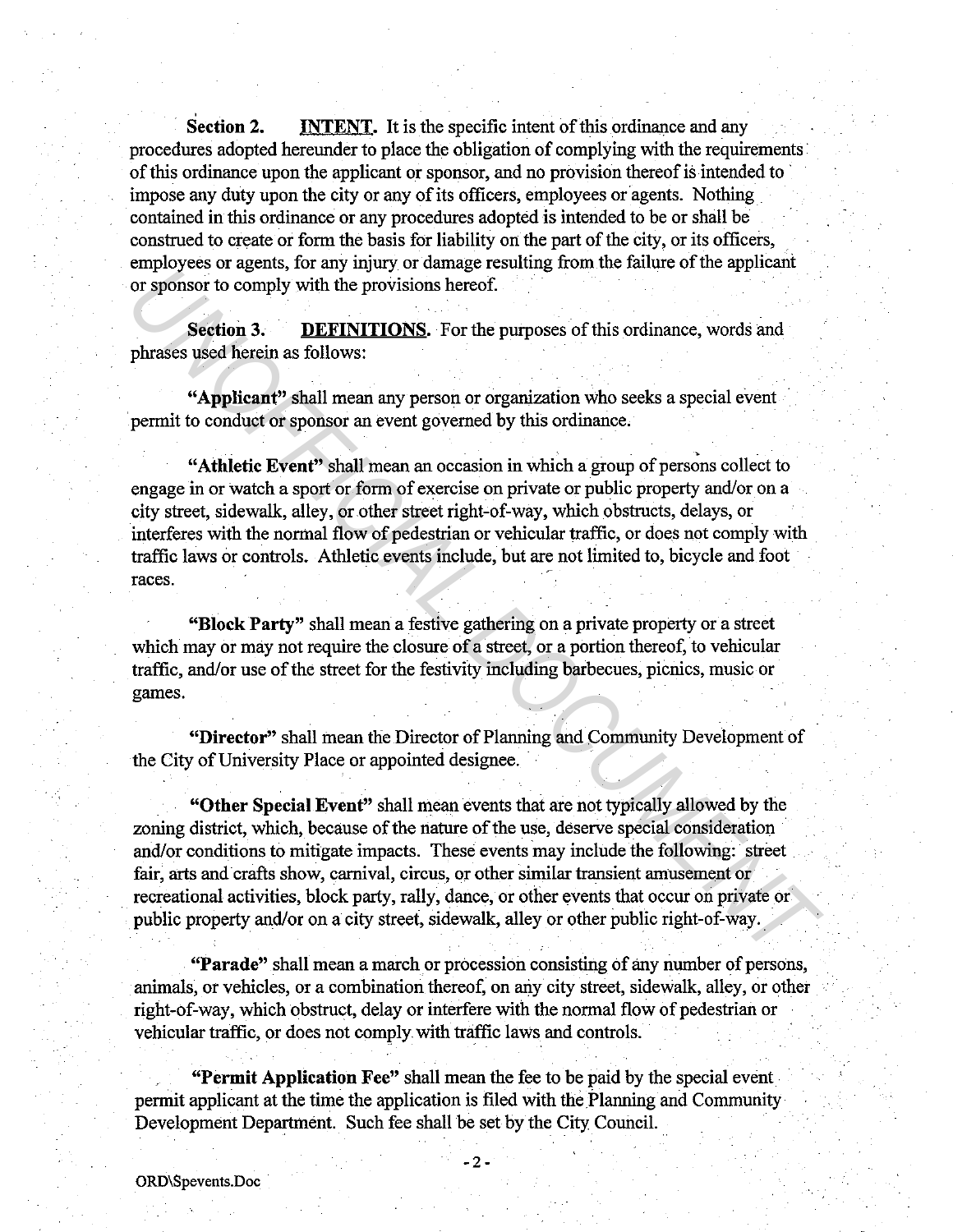**"Permittee"** shall mean any person or organization who has been issued a special events permit by the Planning and Community Development Department. The permittee shall have authority, subject to approval by the city, to determine participation in commercial activities during a special event.

**"PCD"** shall mean the Planning and Community Development Department of the City of University Place.

**"Real Estate Sales Event"** shall mean a scheduled showcasing of a number of new houses in a subdivision for the purpose of viewing by interested parties and for sales promotion, which may, but not necessarily, require the closure of a street, or a portion thereof, to vehicular and/or pedestrian traffic. This definition does not include typical sales open houses for individual houses. City of University Place.<br> **Comparison and Solution** Circle Text and Solution for the purpose of viewing by interested particles and for sale<br> **Exerceptivally** in a subdivision for the purpose of viewing by interested part

**"Refundable Deposit"** shall mean the amount of money required of a permittee by the Public Works Department in order to assure adequate cleanup of the special event site. The deposit shall be returned to the permittee upon the completion of the event and approval of the Public Works Department.

**"Special Events Permit".** shall mean the permit issued by PCD after the applicant has met all applicable reviews and requirements set forth in this ordinance.

**"Temporary Structure"** shall mean any structure which is moved onto or erected on a lot or right-of-way for the purpose of servicing a temporary event. Temporary structures include, but are not limited to: booths for tickets, games, vendors selling wares, and food or other concessions; tents, portable lavatories, gazebos, mobile offices or job shacks, etc.

**Section 4. EXEMPTIONS.** The provisions of this ordinance shall not apply

A. Funeral processions;

B. Groups required by law to be so assembled;

C. Pedestrian processions along a route that is restricted to sidewalks, and crossing streets only at pedestrian crosswalks in accordance with traffic regulations and controls;

D. Activities and events deemed by the Director to not require (to be exempt from) a Special Events Permit.

**Section 5. ADMINISTRATION.** The Director of the Planning and Community Development Department shall, after consultation with appropriate

to: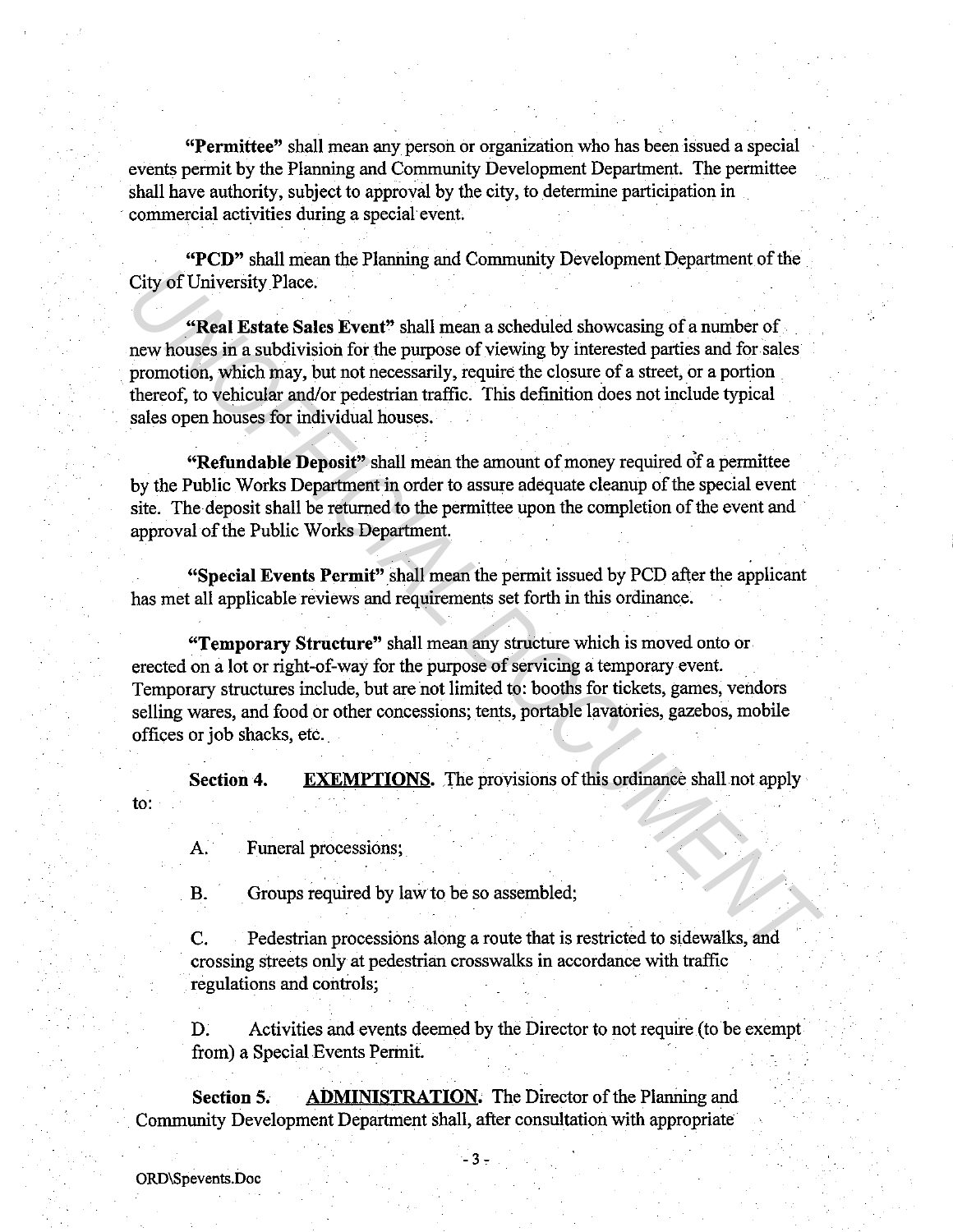departments and agencies, have discretionary authority regarding Special Event Permits. The Director's discretion includes, but is not limited to: the determination of the types of events that need a Special Events Permit; the need for liability insurance and the amount of coverage necessary. The Director may approve, modify, or condition an application for a Special Events Permit. The Director may waive the time limits set for applications.

**Section 6.** PERMIT REQUIRED. Any person desiring to conduct or sponsor a special event in the City of University Place on private or public property, and/or which will necessitate the use of the public right-of-way, shall first obtain a Special Events Permit from PCD.

When such an event will be an exercise of rights protected by the First and Fourteenth Amendments to the United States Constitution, or Article I, Sections 3, 4, 5, · or 11 of the Washington Constitution, the application shall be processed promptly; without charging a fee for political or religious activities or imposing terms or conditions that infringe upon constitutional freedoms, and in a manner that respects the liberties of applicants and the public.

**Section 7.** PERMIT FEE. The fee for issuance of a Special Events Permit shall be set by resolution of the City Council.

## **Section 8. EXEMPTIONS FROM FEES.**

A. No fee shall be imposed when prohibited by the First and Fourteenth Amendments to the United States Constitution, or Article I, Sections 3, 4, 5 or 11 of the Washington Constitution. Political or religious activity intended primarily for the communication or expression of ideas shall be presumed to be a constitutionally protected event. Factors that may be considered in evaluating whether or not the fee applies include the nature of the event; the extent of commercial activity, such as the sales of food, goods and services; product advertising or promotion, or other business participation in the event; the use or application of any funds raised; if part of an annual tradition or a series, previous events in the sequence; and the public perception of the event. **Example 2.1** *University the City of University Place* **on private or public property,<br>
and/or which will necessite the use of the public right-of-way, shall first obtain a<br>
Special Events Permit from PCD.<br>
When such an e** 

B. No fee shall apply to a block party with an anticipated attendance of three hundred (300) people or fewer that closes off a residential street segment no more than one (1) block in length, a sidewalk or alley abutting a park, or an unopened· right-of-way for eight (8) hours or less during daylight hours, and does not need police service for crowd control.

C. No fees shall be imposed under this ordinance on events that are authorized by a special ordinance which sets out fees or charges for that particular event.

 $-4-$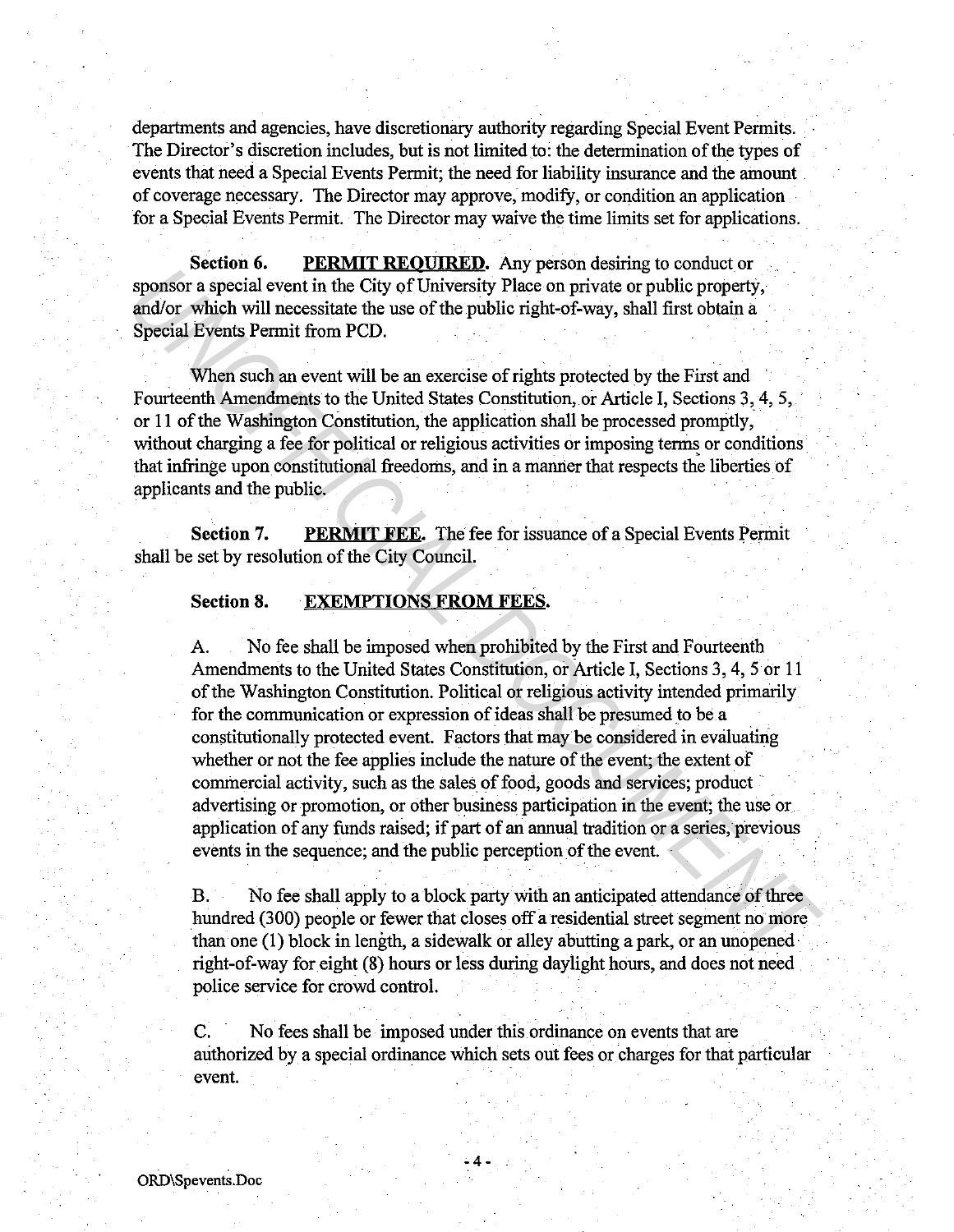D. Fees may be waived for special events sponsored by non-profit agencies and which further the goals and objectives of the city.

# Section 9. PERMIT APPLICATION

A. A pre-application conference with staff is required prior to filing application materials with PCD. This conference is for PCD to provide the applicant with information on application requirements and for the applicant to describe the nature of the event to PCD.

B. Any person wishing to sponsor a special event shall apply for a special event permit by filing an application with PCD, at least forty-five (45) days prior to the date on which the event is to begin or occur.

C. The Director shall issue the special events permit once the application has been approved after review of appropriate agencies to include, police, fire, public works, building and planning, and others as determined by the Director, and the applicant has agreed in writing to comply with the terms and conditions of the permit.

D. The Director or designee shall, in consultation with appropriate city departments, review and decide upon each application for a Special Events Permit.

## Section 10. PERMIT REQUIREMENTS.

A. Time Limit. No specific special event shall last longer than forty-five (45) calendar days maximum.

B. Uses Allowed as "Special Events". Special event uses are to be temporary and may include a principle and associated accessory uses that may not be normally allowed in a particular zoning district. Specific uses allowed as special events shall either fit one or more of the special event types described in the definitions section, or be allowed as per the interpretive authority and discretion of the Director. application materials with PCU. Intersection experiments of PCU to provide the<br>applicant with information on application requirements and for the applicant to<br>describe the nature of the event to PCD.<br>B. Any person wishing

C. Signage. Temporary signage will be allowed subject to the provisions of University Place Zoning Ordinance \_.45.415 (Ordinance No. 79), including size and location requirements, with the following exceptions:

- 5 -

1) Number of Temporary Signs: The total number of temporary signs for a special event shall not exceed five (5) large event signs, and six (6) off-premise/directional signs.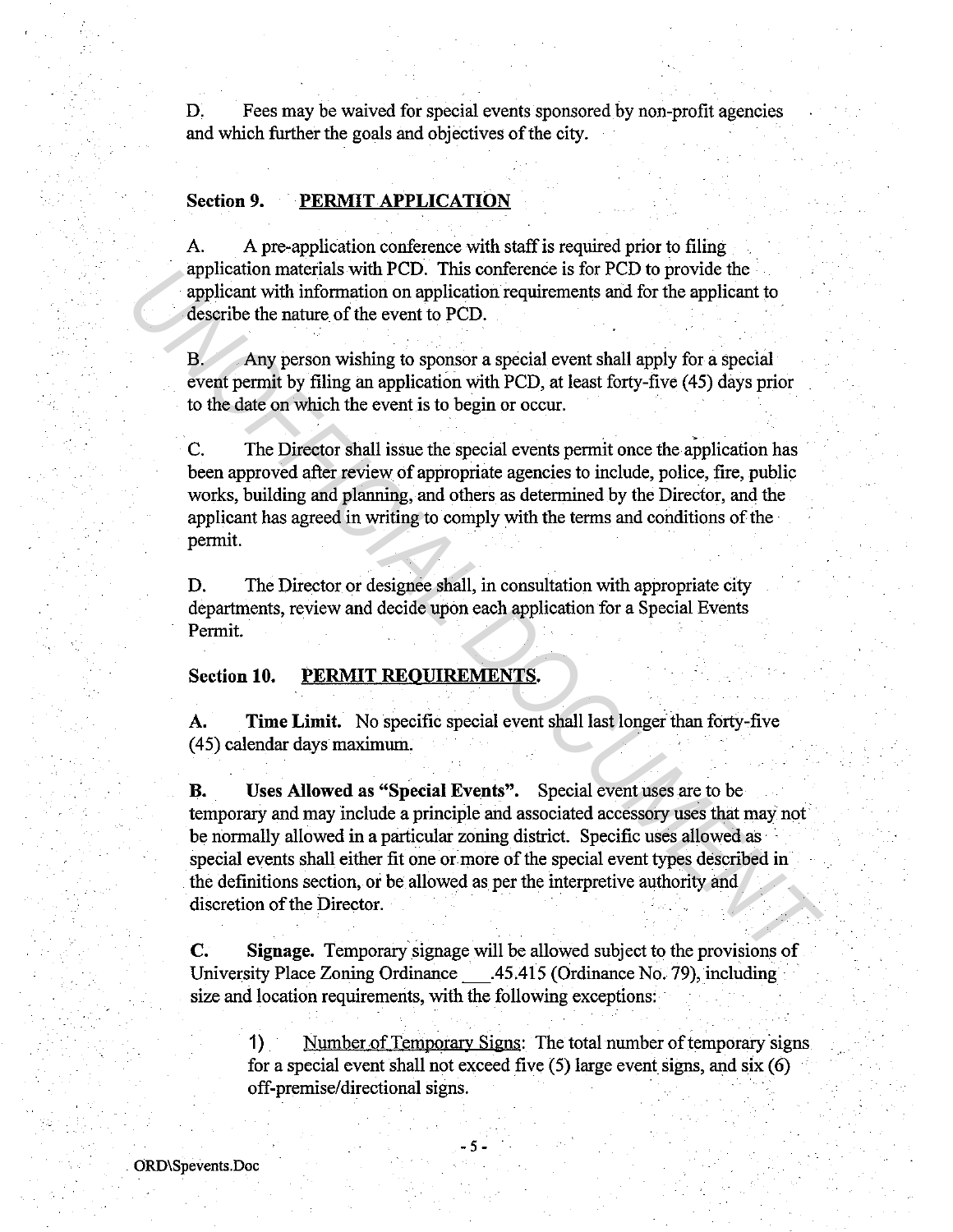2) Size Limit: Maximum size for large event signs shall not exceed thirty (30) square feet each; maximum size for directional signs shall not exceed four (4) square feet each.

3) Time Limit: The Director may issue temporary sign permits for each individual sign which shall terminate within forty-five ( 45) days total from the date of issuance, including the time after the event needed to remove signs (no extension periods allowed for special event signage).

**4)** Removal: Temporary signs shall be removed Within three (3) days of the last day of the special event. This time is to be included in the forty-five (45) day maximum limit for temporary signage.

#### **D. Temporary Structures**

1) Setbacks: Normal setbacks required by the zone do not apply for the special event. However, in instances where the structure (or event at the structure) may cause undue nuisance to adjoining properties, placement of structures in relation to adjoining properties is left to the discretion of the Director. From the date of issuance, including the time after the event needed to<br> **Example 19. Removed in the state of the state of the state of the state of the state of the special event. This time is to be included in the<br>
<b>UN** 

2) Removal: Temporary structures shall be removed within three (3) days of the last day of the special event.

#### **E. Parking**

**1)** Location: Developed or undeveloped lots adjoining or in close proximity to the Special Event site may be used as temporary parking facilities for the event. If public right-of-way is to be used for parking, other than in legally designated spaces, a Right-of-Way Use Permit shall be requested as part of the review process for the Special Event.

2) Parking Plans: Parking plans shall be submitted showing the site of the parking area(s), including approximate number of spaces, ingress/egress ways, maneuvering aisles, reserved handicapped stalls, etc.

# **F. Street Closures**

1) Street closures and use of portions of right-of-way for special events may be permitted subject to approval of a Right-of-Way Use Permit issued in conjunction with the Special Events Permit.

- 6 -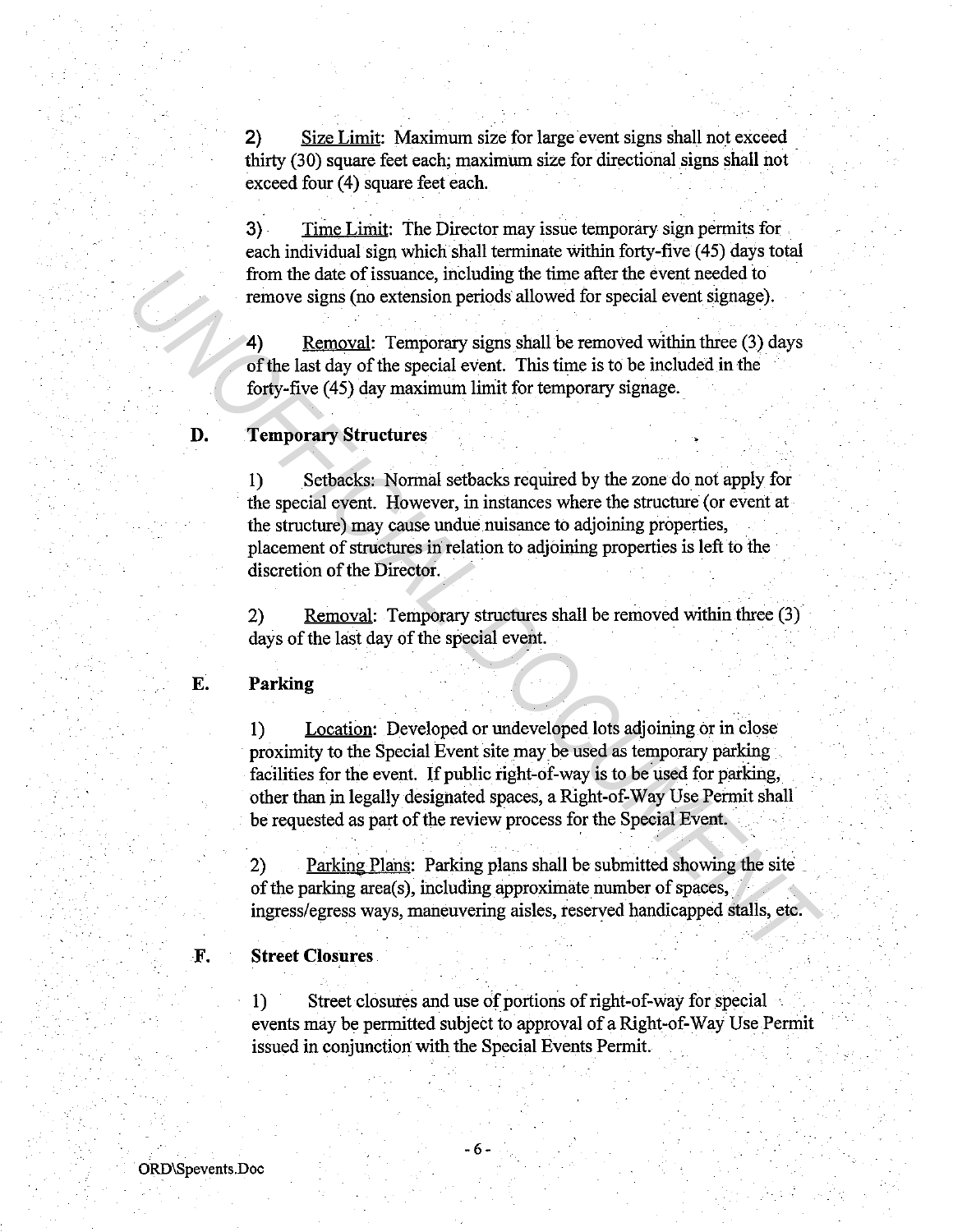2) Provisions shall be made for emergency vehicle access through easily removable barriers or permeable ( crashable) gates.

# **G. Police, Fire, Medical Facilities, Parks & Public Works Crews**

1) Fire, police, medical services, parks and public works crews shall be provided as deemed necessary by the reviewers of the Special Events-Permit application.

2) Expenses for fire, police, medical services, and parks  $\&$  public works crews needed for coverage and cleanup at the special event shall be the responsibility of the permittee -- even if the permit fee has been waived.

**Section 11.** PERMIT ISSUANCE. The Director shall approve, conditionally approve, or deny an application based on the recommendations of city departments involved in the review process of the application for a Special Event Permit and the grounds specified herein. If the application is denied or conditionally approved, the Director shall inform the applicant of the grounds for denial, or the reason for a change in the date, time, route, or location of the event. The applicant shall be notified of any permit conditions at the time the application is approved. Permit application.<br>
<sup>2</sup> Expenses for fire, police, medical services, and parks & public<br>
<sup>22</sup> Universist means the special event age of corresponding the special event shall be<br>
the responsibility of the permittee -- even

**Section 12. PERMIT CONDITIONS.** The Director may condition the issuance of a special events permit by imposing reasonable requirements concerning time, place, and manner of the event, and such requirements as are necessary to protect the safety and rights of persons and property, and the control of traffic. Such conditions include but are not limited to:

A. Alteration of the date, time, hours of operation, route, or location of the event proposed on the event application.

B. Conditions concerning the area of assembly and disbanding of an event along a route.

C. Conditions concerning accommodation of pedestrian or vehicular traffic, including restricting the event to only a portion of a street.

D. Conditions where traffic congestion may be anticipated, encouraging use of transit and car pooling.

E. Requirements for the use of traffic cones or barricades.

F. Requirements for the provision of first aid and sanitary facilities.

-7-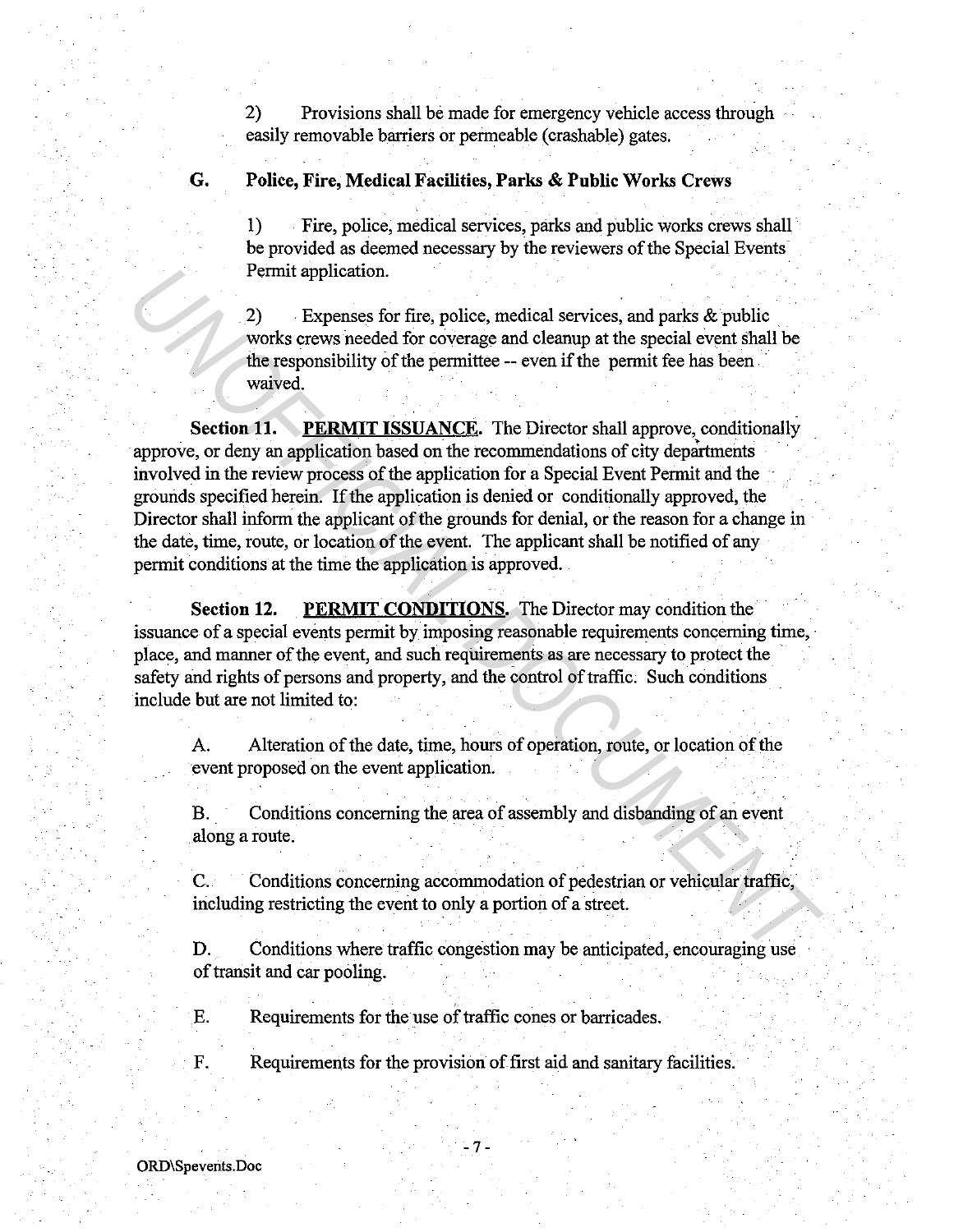G. Requirements for the provision of fire, police, emergency medical protection and parks and public works crews for maintenance and cleanup, if necessary.

H. Requirements for coordination with the Fire Department and emergency personnel for emergency treatment and evacuation of people who may need . immediate care, cardio-pulmonary resuscitation or ambulance service; emergency communication; fire suppression equipment with structures; maintenance of unobstructed emergency passageways.

I. Requirement for use of event monitors and providing notice of permit conditions to event participants.

J. Restrictions on the number and type of vehicles, animals, or structures at an event.

K. Compliance with animal protection ordinances and laws.

L. Requirements for use of garbage containers, cleanup and restoration of city and private property.

M. Restrictions on the use of amplified sound.

N. Notice to residents and/or businesses regarding any activity which would require a street closure.

**Section 13. DENIAL OF APPLICATION.** A special event may be denied based upon a determination that: communication; ite suppression equipment with strictures; maintenance or<br>
1. Requirement for use of event monitors and providing notice of permit<br>
conditions to event participants.<br>
J. Restrictions on the number and type o

A. The event would seriously endanger public safety;

B. The event would seriously inconvenience the general public;

C. The event would unreasonably infringe upon the rights of abutting properties;

.D. . The event would conflict with another proximate event or interfere with construction or maintenance work in the immediate vicinity;

E. There is not sufficient safety personnel or other necessary city staff to accommodate the event:

F. The applicant fails to complete the application form after being notified of the additional information or documents required;

- 8 -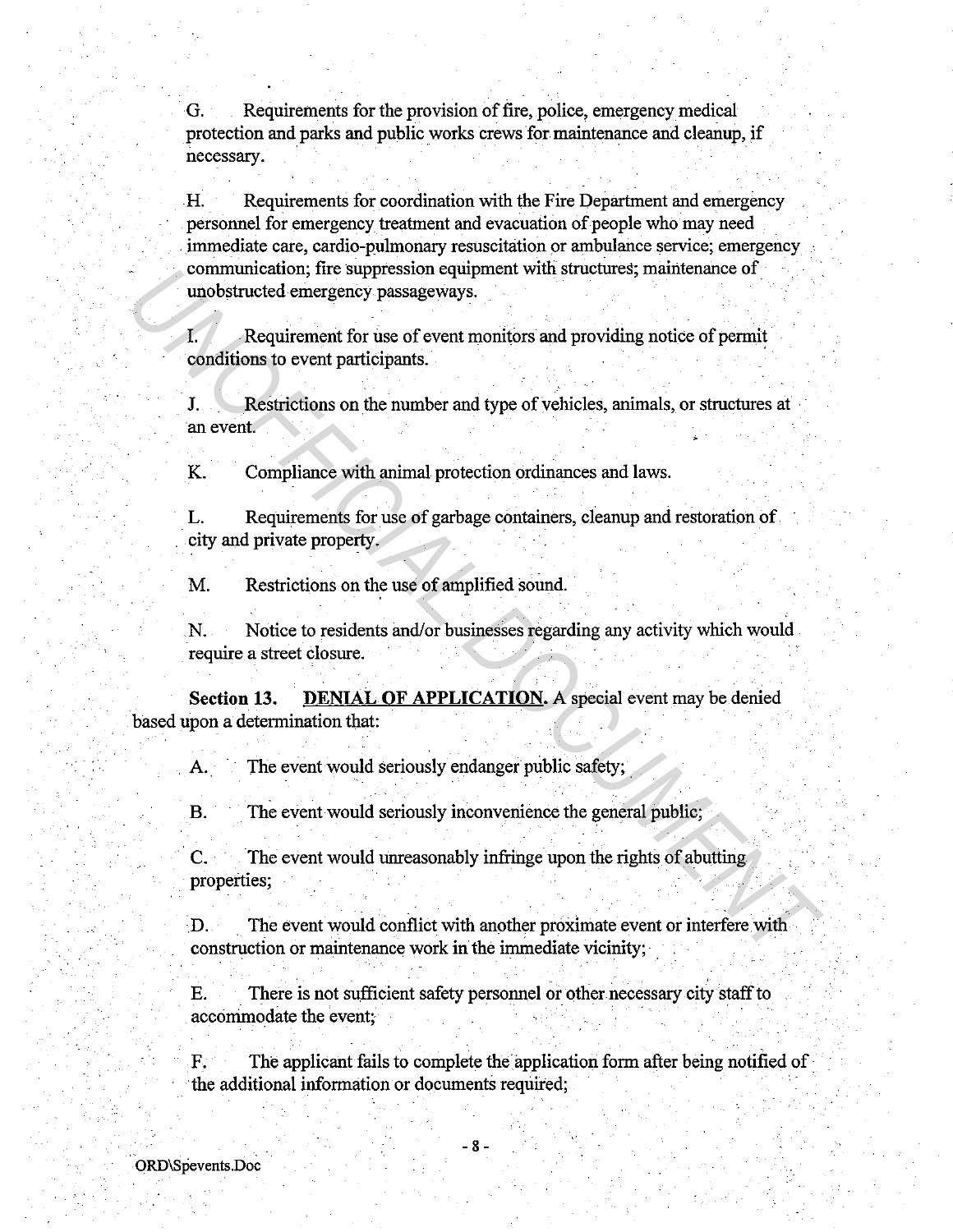G. Information contained in the application of supplemental information requested from the applicant is found to be false in any material detail;

H. The applicant cannot meet, or is unwilling to meet, all of the requirements of this ordinance or any special conditions imposed by any of the reviewing agencies;

I. Other issues in the public interest identified by the Director or his/her designee.

# Section 14. INDEMNIFICATION

A. Prior to the issuance of the special event permit, the permit applicant and authorized officer of the sponsoring organization must agree to reimburse the City of University Place for any costs incurred by the city in repairing damage to city property occurring in connection with the permitted event. •

B. Permittee agrees to defend, indemnify and save harmless the city, its appointed and elective officers and employees, from and against all loss or expense, including but not limited to judgments, settlements, attorney's fees and costs by reason of any and all claims and demands upon the city, its elected officials or employees for damages because of personal or bodily injury, including death at any time resulting therefrom, sustained by any person or persons and on account of damage to property or loss therefrom, arising out of any activity under or in connection with this event, except only such injury as shall have been occasioned by the sole negligence of the city, its appointed or elected officers or employees. **Lateration 2**<br> **Lateration** 14. **EXECTS** In the public interest identified by the Director or his/net<br> **Section 14. EXECTS INTET CATION**<br> **EXECTS ATTES ATTES ATTES ATTES ATTES ATTES and additional of the promotion of th** 

C. The Director has the authority to require a refundable deposit as suggested by the Public Works Department for reimbursement of the costs for cleanup services.

## Section 15. INSURANCE REOUIRED.

A. As required by the Director, the permittee shall provide PCD with proof of commercial general liability insurance generally in the amount of \$1,000,000 combined single limits per occurrence, and an endorsement naming the City of ·University Place as an additional insured must be provided.

B. If a special event activity will occur on city-owned or leased property, the lessee shall also be named as an additional insured. Written approval from the lessee for the requested activity shall be provided to the Director.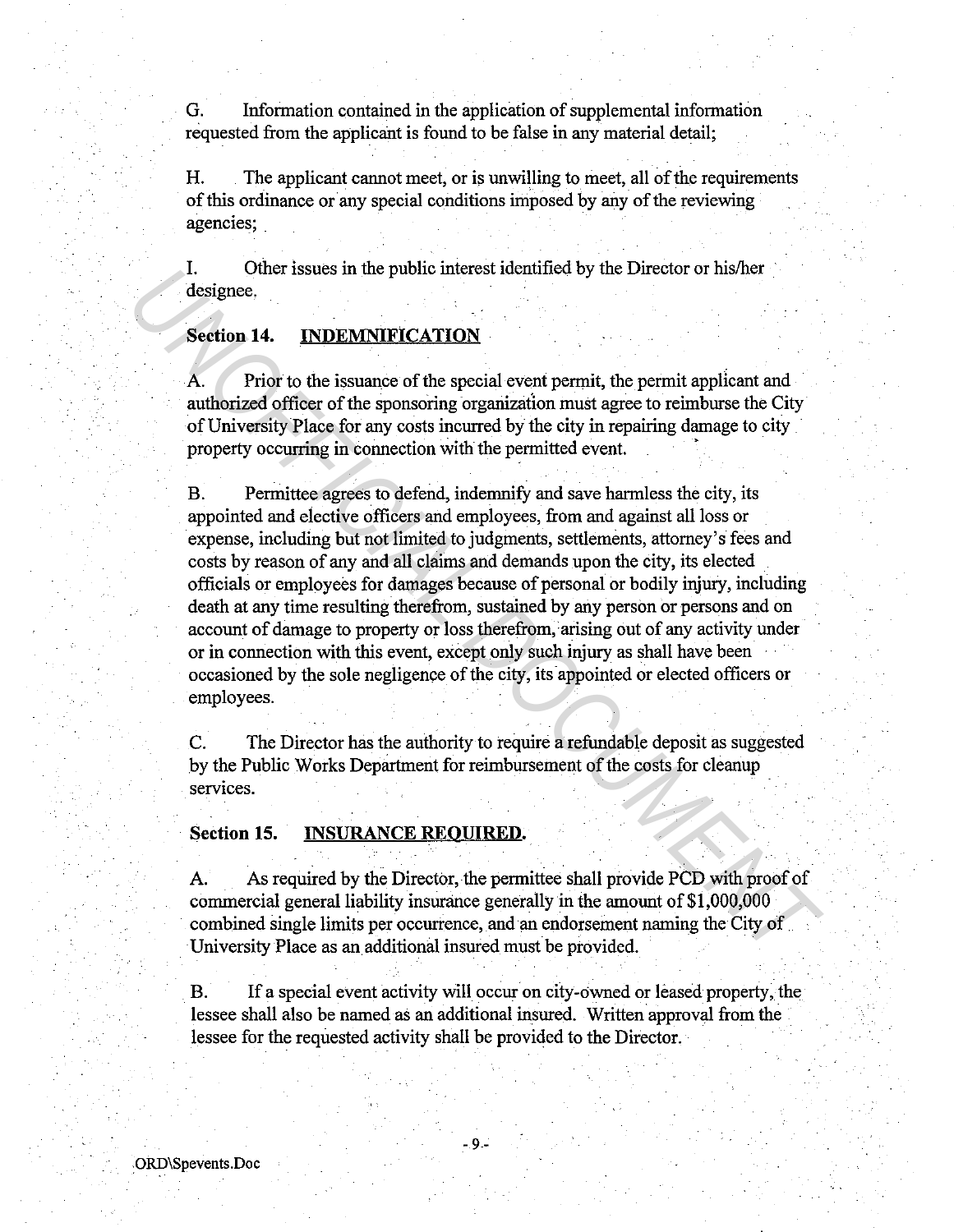C. Certificates of insurance shall be submitted to the city for approval fourteen (14) working days prior to the event. Acceptability of insurance is subject to approval by the city's risk manager.

**Section 16. REVOCATION OR SUSPENSION.** A Special Events Permit issued under this ordinance shall be temporary, shall vest no permanent rights in the applicant, and may be immediately revoked or suspended by the Director if:

A. The applicant, in the information supplied, has made misstatement of material fact; the applicant has failed to fulfill a term or condition of the permit in a timely manner; or the check submitted by the applicant in payment of the fee for a permit has been dishonored;

B. The applicant requests the cancellation of the permit or cancels the event;

C. The activity endangers or threatens persons or property, or otherwise jeopardizes the health, safety, or welfare of persons or property;

D. The activity conducted is in violation of any of the terms or conditions of the Special Events Permit;

E. An emergency or supervening occurrence requires the cancellation or termination of the event in order to protect the public health or safety.

F. The city shall refund the permit fee in the event of a revocation caused by an emergency or supervening occurrence; the city shall refund the balance of the fee less its costs incurred if the cancellation occurs as the request of an applicant who is in compliance with this ordinance.

**Section 17. PENALTY FOR VIOLATION.** Any person, association, firm, partnership, or corporation that violates any of the provisions of this ordinance shall be guilty of a misdemeanor and shall, upon conviction, be punished by a fine not to exceed one-thousand dollars (\$1,000) and by imprisonment not exceeding ninety (90) days or both such fine and imprisonment. Each day or portion of a day which a violation is committed constitutes a separate offense. A<sub>3</sub>. The applicant, in the information supplied, has made misstatement of<br>material fact; the applicant has failed to fulfill a term or condition of the permit in<br>a timely manner, or the check submitted by the applicant in

**Section 18.** SEVERABILITY. If any part, provision or section of this ordinance is held to be void or unconstitutional, all other parts not expressly so held shall continue in full force and effect.

**Section 19. Effective Date.** A summry of this ordinance consisting of its title shall be published in the official newspaper of the city. This ordinance shall take effect five days after its publication.